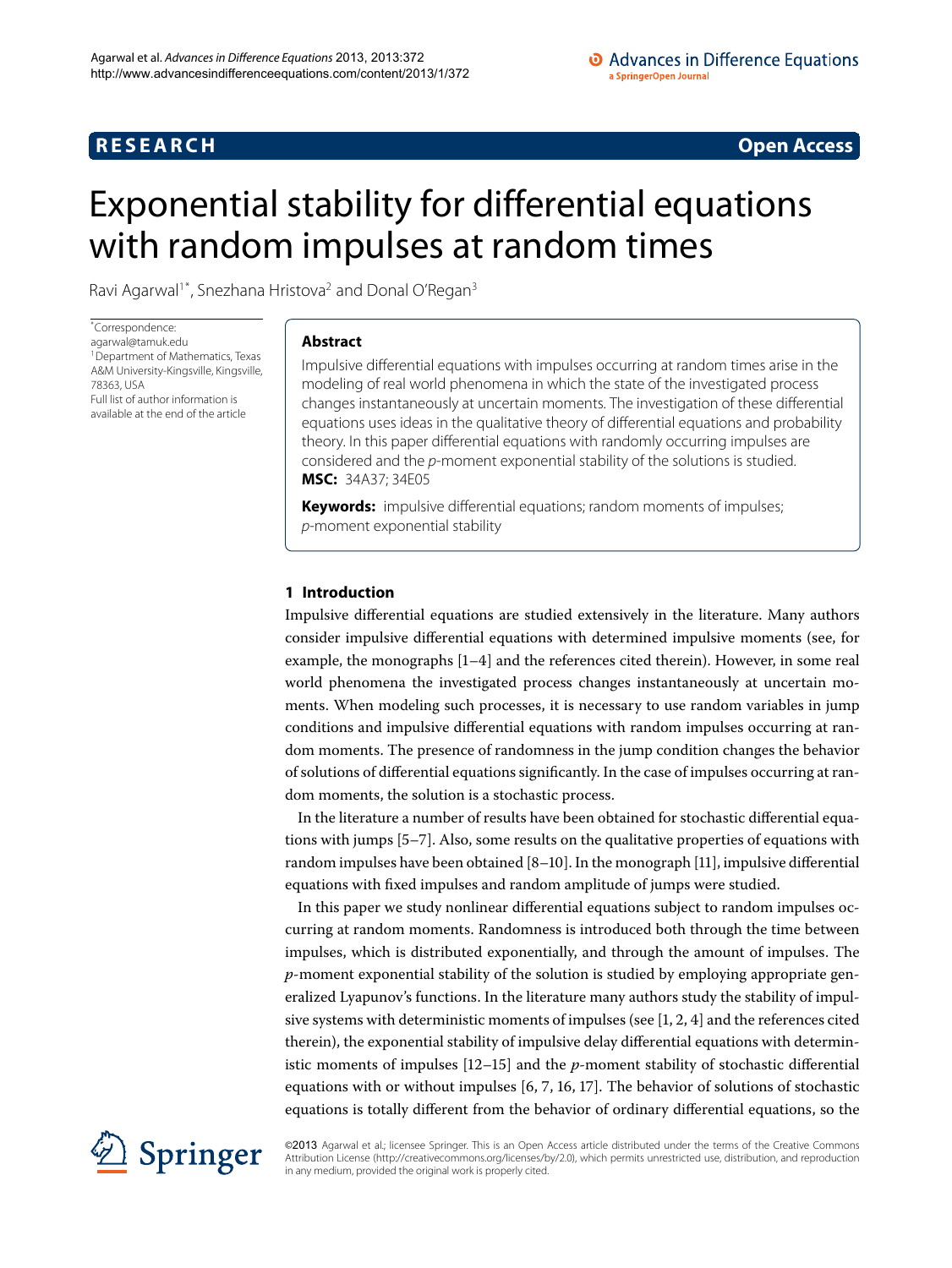study of stability properties of differential equations with impulses occurring at random moments is important.

#### **2 Preliminary notes and results**

Let the probability space  $(\Omega, \mathcal{F}, P)$  be given. Let  $\{\tau_k\}_{k=1}^\infty$  be a sequence of independent exponentially distributed random variables with a parameter  $\lambda > 0$  that are defined on the sample space  $\Omega$ . We will call the random variables  $\tau_k$  waiting times since they will define the time between two consecutive impulses of the considered impulsive differential equation.

Define the sequence of random variables  $\{\xi_k\}_{k=0}^{\infty}$  such that  $\xi_0 = T_0$  and  $\xi_k = T_0 + \sum_{i=1}^k \tau_i$ ,  $k = 1, 2, \dots$ , where  $T_0 \ge 0$  is a fixed point.

We note that  $\{\xi_k\}_{k=0}^{\infty}$  is an increasing sequence of random variables.

Assume  $\sum_{k=1}^{\infty} \tau_k = \infty$  with probability 1.

Let  $t \geq T_0$  be a fixed point. Consider the events

<span id="page-1-0"></span>
$$
S_k(t) = \big\{\omega \in \Omega : \xi_k(\omega) < t < \xi_{k+1}(\omega)\big\}, \quad k = 1, 2, \ldots.
$$

Let the points  $t_k$  be arbitrary values of the random variables  $\tau_k$ ,  $k = 1, 2, \ldots$ , correspondingly. Define the increasing sequence of points  $T_k = \sum_{i=0}^k t_i$ ,  $k = 1, 2, 3, ...,$  that are values of the random variables *ξ<sup>k</sup>* . Consider the initial value problem for the scalar impulsive differential equation with fixed points of impulses

$$
x' = f(t, x(t)) \text{ for } t \geq T_0, t \neq T_k,
$$
  
\n
$$
x(T_k + 0) = I_k(t_k, x(T_k - 0)) \text{ for } k = 1, 2, ...,
$$
  
\n
$$
x(T_0) = x_0,
$$
\n(1)

where  $x \in \mathbb{R}^n$ ,  $f : [0, \infty) \times \mathbb{R}^n \to \mathbb{R}^n$ ,  $I_k : [0, \infty) \times \mathbb{R}^n \to \mathbb{R}^n$  and  $x_0 \in \mathbb{R}^n$ .

The solution of the impulsive differential equation with fixed moments of impulses (1) depends not only on the initial condition  $(T_0, x_0)$  but on the moments of impulses  $T_k$ ,  $k = 1, 2, \ldots, i.e.,$  the solution depends on the initially chosen arbitrary values  $t_k$  of the random variables  $\tau_k$ ,  $k = 1, 2, \ldots$ . We denote the solution of initial value problem [\(](#page-1-0)1) by *x*(*t*; *T*<sub>0</sub>, *x*<sub>0</sub>, {*t<sub>k</sub>*}). We will assume that *x*(*T<sub>k</sub>*; *T*<sub>0</sub>, *x*<sub>0</sub>, {*t<sub>k</sub>*}) = lim<sub>*t*→*T<sub>k</sub>*–0</sub>*x*(*t*; *T*<sub>0</sub>, *x*<sub>0</sub>, {*t<sub>k</sub>*}).

**Remark 1** We note that the length of the interval  $(T_k, T_{k+1})$  of the continuity of the solutions of the initial value problem for impulsive differential equation with fixed moments of impulses (1[\)](#page-1-0) is equal to  $t_k$ , that is, a value of the random variable  $\tau_k$ , called the waiting time.

The set of all solutions  $x(t; T_0, x_0, \{t_k\})$  of the initial value problem for the impulsive dif-ferential equation [\(](#page-1-0)1) for any values  $t_k$  of the random variables  $\tau_k$ ,  $k = 1, 2, \ldots$ , generates a stochastic process with state space  $\mathbb{R}^n$ . We denote it by  $x(t; T_0, x_0, \{\tau_k\})$  and we will say that it is a solution of the following initial value problem for impulsive differential equations with random moments of impulses (RIDE):

<span id="page-1-1"></span>
$$
x' = f(t, x(t)) \quad \text{for } t \ge T_0, \xi_k < t < \xi_{k+1},
$$
\n
$$
x(\xi_k + 0) = I_k(\tau_k, x(\xi_k - 0)) \quad \text{for } k = 1, 2, \dots,
$$
\n
$$
x(T_0) = x_0.
$$
\n
$$
(2)
$$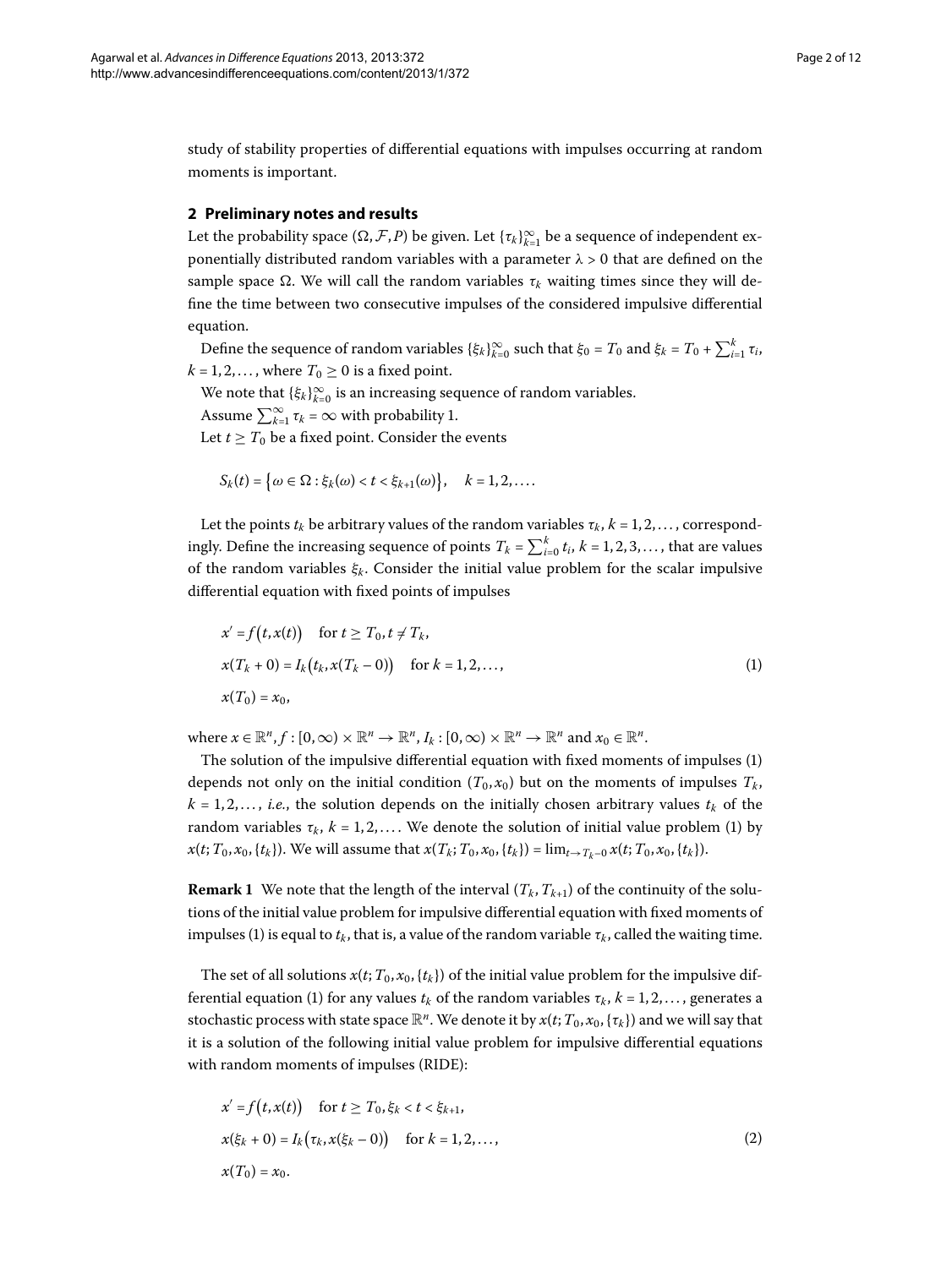For any values  $t_k$  of the random variables  $\tau_k$ , the solution  $x(t; T_0, x_0, \{t_k\})$  of the initial value problem for the impulsive equation with fixed points of impulses ([\)](#page-1-0) will be called *a sample path solution* of RIDE [\(](#page-1-1)2).

Define the stochastic processes  $\Delta_k(t)$ ,  $k = 1, 2, \dots$ , by the equality

$$
\Delta_k(t) = \begin{cases} 1 & \text{for } \omega \in S_k(t), \\ 0 & \text{for } \omega \notin S_k(t). \end{cases} \tag{3}
$$

<span id="page-2-2"></span>We note that for any fixed point *t* and any element  $\omega \in \Omega$ , there exists a natural number *k* such that  $\omega \in S_k(t)$  and  $\omega \notin S_j(t)$  for  $j \neq k$ , or for any fixed point *t*, there exists a natural number *k* such that  $\Delta_k(t) = 1$  and  $\Delta_j(t) = 0$  for  $j \neq k$ .

<span id="page-2-1"></span>We will prove the following result for the stochastic processes  $\Delta_k(t)$ .

**Lemma .** *Let* {*τk*}<sup>∞</sup> *be independent exponentially distributed random variables* (*IED*) *with a parameter λ and*  $\xi_k = T_0 + \sum_{i=1}^k \tau_i$ .

*Then*

$$
E(\Delta_k(t)) = \frac{\lambda^k (t - T_0)^k}{k!} e^{-\lambda (t - T_0)} \quad \text{for } t \ge T_0 \text{ and } k = 1, 2, .... \tag{4}
$$

*Proof* Using the distribution of random variables  $\tau_k$ , the definition of the mean of joint distributed exponentially random variables, and the definition of the sequence of random variables {*ξk*}<sup>∞</sup> , we obtain

<span id="page-2-0"></span>
$$
E(\Delta_k(t)) = \lambda^{k+1} \underbrace{\int \cdots \int}_{\sum_{i=1}^k \theta_i \le t - T_0 < \sum_{i=1}^{k+1} \theta_i} e^{-\lambda(\theta_1 + \cdots + \theta_{k+1})} d\theta_1 \cdots d\theta_{k+1}
$$
\n
$$
= \lambda^k e^{-\lambda(t-T_0)} \underbrace{\int \cdots \int}_{\sum_{i=1}^k \theta_i \le t - T_0} d\theta_1 \cdots d\theta_k \quad \text{for } t \ge T_0.
$$
\n
$$
(5)
$$

<span id="page-2-3"></span>From (5) and the equality

$$
\underbrace{\int \cdots \int}_{\sum_{i=1}^k \theta_i \leq t} d\theta_1 \cdots d\theta_k = \frac{t^k}{k!},
$$

we have (4).  $\Box$ 

**Corollary 1** The probability that there will be exactly k impulses until the time t,  $t \geq T_0$ , *is given by the equality*

$$
P(S_k(t))=\frac{\lambda^k(t-T_0)^k}{k!}e^{-\lambda(t-T_0)}.
$$

*Proof* The result follows immediately from the definition of the event  $S_k(t)$ , Lemma 2[.](#page-2-2)1 and the fact that  $P(S_k(t)) = E(\Delta_k(t))$ .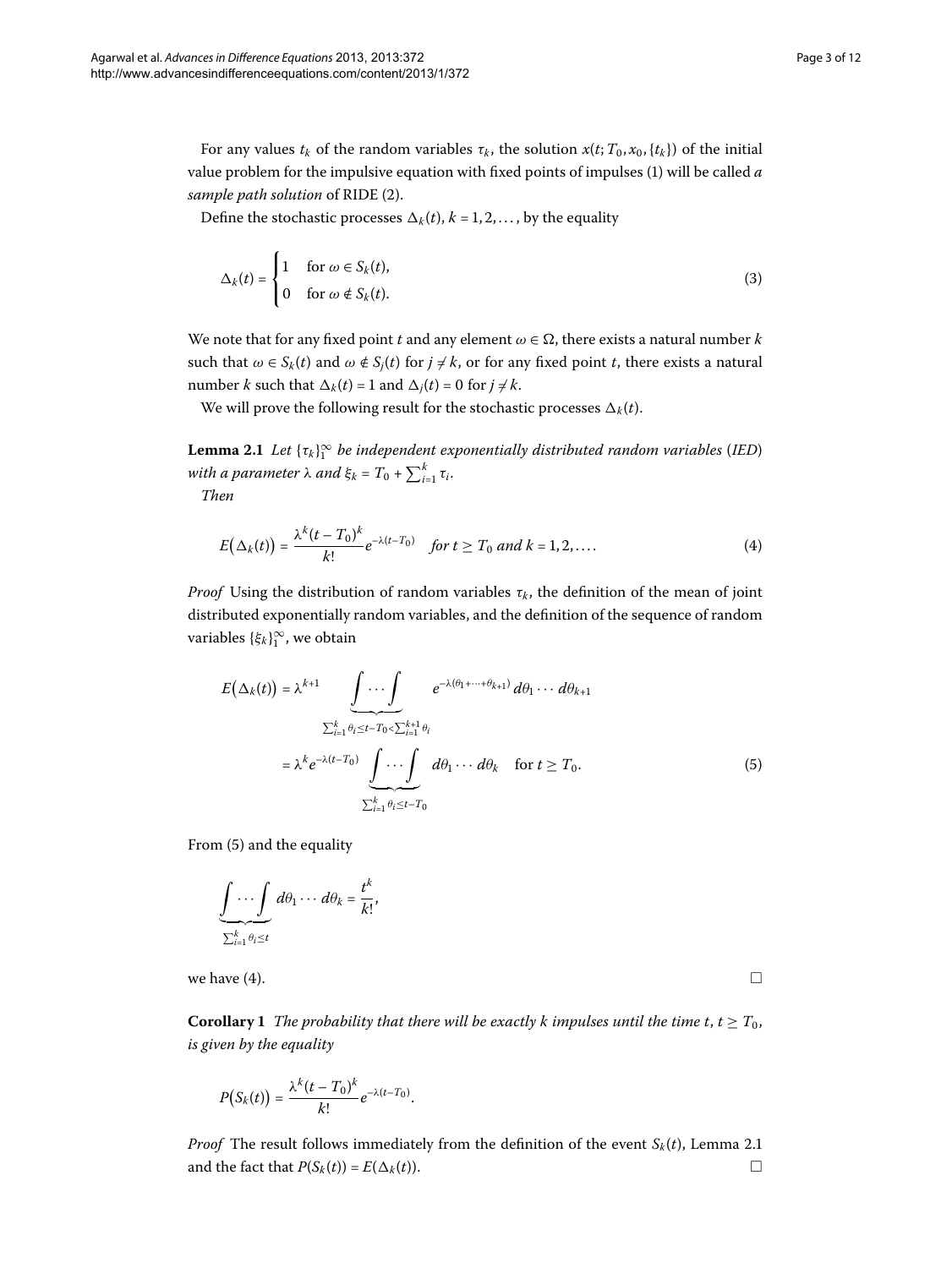<span id="page-3-2"></span>Now we will illustrate some differences between impulsive differential equations with deterministic moments of impulses and differential equations with randomly occurring impulses.

**Example 1** (Ordinary differential equation) Consider the IVP

<span id="page-3-5"></span><span id="page-3-1"></span><span id="page-3-0"></span>
$$
x' = 0, \qquad x(0) = x_0 \neq 0. \tag{6}
$$

The solution of [\(](#page-3-0)6)  $x(t) = x_0$  is stable but is not approaching 0.

**Example 2** (Impulsive differential equations with fixed points of impulses) Let the increasing sequence of points  $T_i$ ,  $i = 1, 2, \ldots$ , be given and  $\lim_{k \to \infty} T_k = \infty$ . Consider the initial value problem (IVP) for the impulsive differential equation

$$
x' = 0 \quad \text{for } t \ge 0, t \ne T_k,
$$
  
\n
$$
x(T_k + 0) = ax(T_k - 0) \quad \text{for } k = 1, 2, ...,
$$
  
\n
$$
x(0) = x_0 \ne 0.
$$
\n(7)

The solution of IVP [\(](#page-3-1)7) is  $x(t) = a^k x_0$  for  $t \in (T_k, T_{k+1})$ .

The solution is a piecewise continuous function.

The behavior of  $x(t)$  depends significantly on the amplitude of jumps.

If  $|a| < 1$ , then  $|x(t)|$  is approaching 0 *(different* from the corresponding ordinary differential equation considered in Example [\)](#page-3-2).

**Example 3** (Impulsive differential equation with random points of impulses) Let the sequence of independent exponentially distributed random variables  $\tau_i$ ,  $i = 1, 2, \dots$  (waiting time) be given. Define  $\xi_k = \sum_{j=1}^k \tau_k$  (moments of impulses).

Consider the IVP for the impulsive differential equation with random moments of impulses

<span id="page-3-4"></span>
$$
x' = 0 \quad \text{for } t \ge 0, \xi_k < t < \xi_{k+1},
$$
\n
$$
x(\xi_k + 0) = ax(\xi_k - 0) \quad \text{for } k = 1, 2, \dots,
$$
\n
$$
x(0) = x_0 \ne 0.
$$
\n
$$
(8)
$$

Let, for any  $k = 1, 2, \ldots$ , the point  $t_k$  be an arbitrary value of the random variable  $\tau_k$ . Define the increasing sequence of points  $T_k = \sum_{i=0}^k t_i$ ,  $k = 1, 2, 3 \ldots$  , that are values of the random variables *ξ<sup>k</sup>* .

Consider the IVP for the corresponding impulsive differential equation with fixed points of impulses

<span id="page-3-3"></span>
$$
x' = 0 \quad \text{for } t \ge 0, t \ne T_k,
$$
  
\n
$$
x(T_k + 0) = ax(T_k - 0) \quad \text{for } k = 1, 2, ...,
$$
  
\n
$$
x(0) = x_0.
$$
\n(9)

The solution of [\(](#page-3-3)9) is  $x(t) = a^k x_0$  for  $T_k < t \leq T_{k+1}$ .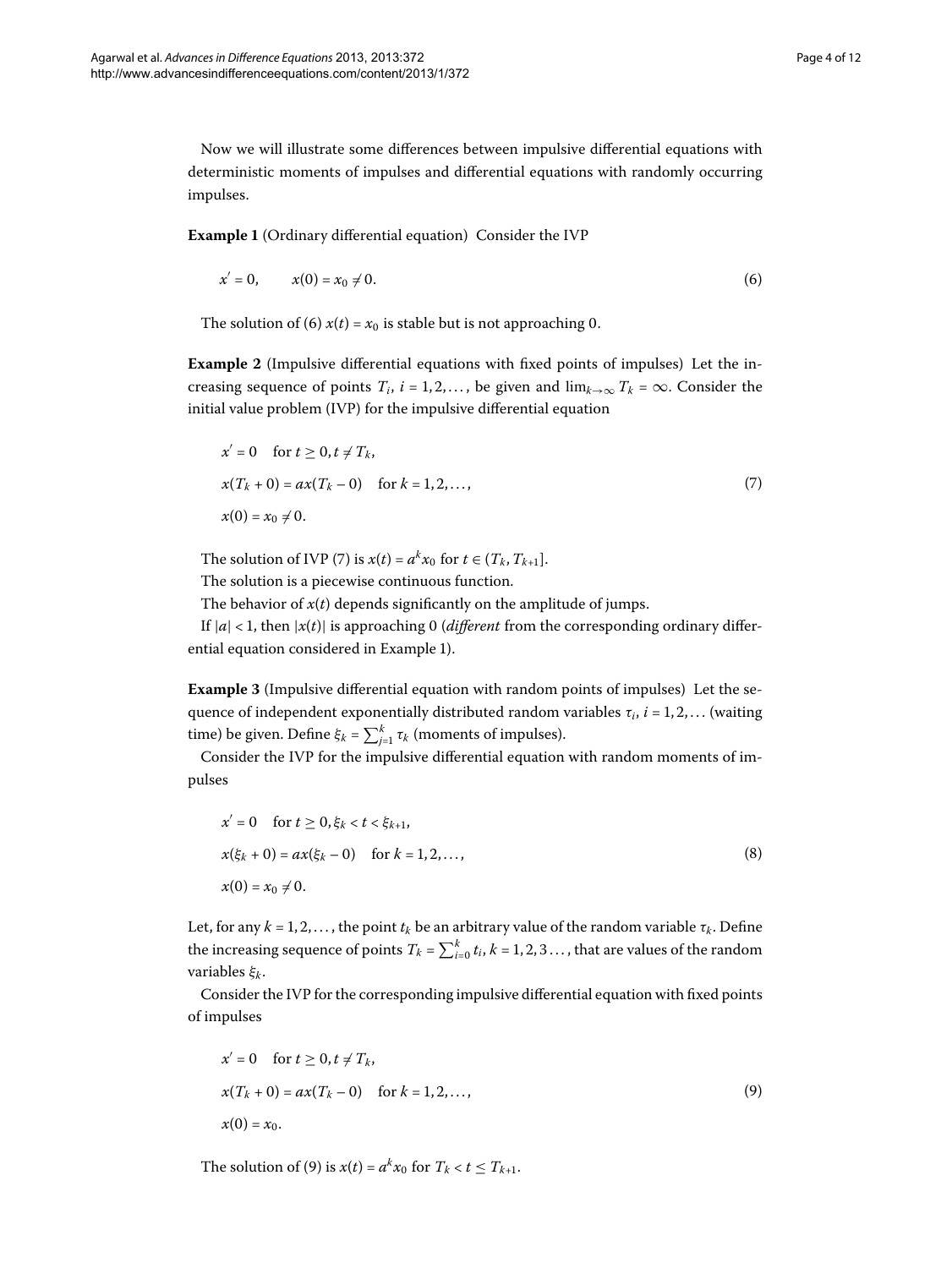It depends not only on  $x_0$  but on the moments of impulses  $T_k$ , *i.e.*, on the initially chosen arbitrary values  $t_k$  of the random variables  $\tau_k$ ,  $k = 1, 2, \ldots$ .

The set of all solutions of IVP (9[\)](#page-3-3) for any values  $t_k$  of the random variables  $\tau_k$  generates a stochastic process with state space R*<sup>n</sup>*. We will say it is a solution of the impulsive differen-tial equations with random moments of impulses [\(](#page-3-4)8) and it is  $x(t) = a^k x_0$  for  $\xi_k < t \leq \xi_{k+1}$ . The solution is a stochastic process.

Now, consider the expected value of the solution,

$$
E|x(t)| = |x_0|e^{-\lambda t} \sum_{k=0}^{\infty} |a|^k \frac{(\lambda t)^k}{k!} = |x_0|e^{-\lambda t(1-|a|)}.
$$

If  $|a| < 1$ , then  $E|x(t)|$  is approaching 0 (compare with the impulsive differential equation with fixed moments of impulses considered in Example 2).

We will say that conditions (H) are satisfied if

- (H1) For any initial values  $(t_0, x_0) : t_0 \geq T_0$ ,  $x_0 \in \mathbb{R}^n$ , the initial value problem
- $x' = f(t, x(t))$ ,  $x(t_0) = x_0$  has a unique solution  $x(t) = x(t; t_0, x_0)$  defined for  $t \ge t_0$ . (H2)  $f(t, 0) = 0$  and  $I_k(t, 0) = 0$  for  $t \ge 0, k = 1, 2, \ldots$ .
- (H3) The random variables  $\{\tau_k\}_1^{\infty}$  are independent exponentially distributed random variables with a parameter  $λ$  and  $ξ_k = T_0 + \sum_{i=1}^k τ_i, k = 0, 1, 2, ....$

**Definition 1** A stochastic process  $y(t)$  with an uncountable state space  $\mathbb{R}^n$  is said to be a solution of the initial value problem for the system of equations with randomly occurring impulses (2[\)](#page-1-1),  $t_0 \geq T_0$ , if for any sample values  $t_k$  of the random variables  $\tau_k$ ,  $k = 1, 2, \ldots$ , correspondingly, the process  $y(t)$  satisfies the initial value problem for the impulsive equation with fixed points of impulses [\(\)](#page-1-0), where the moments of impulses are defined by  $T_k = T_0 + \sum_{i=1}^k t_i, k = 1, 2, \ldots$ 

**Remark 2** We note that if condition (H1) is satisfied, then the sample path solution of the initial value problem for the impulsive equation with impulses at random moments  $(2)$  $(2)$ exists for all  $t > t_0$ ,  $t_0 \geq T_0$  provided that the times between two consecutive impulses  $t_k$ are such that  $\sum t_k = \infty$ .

**Remark 3** We note that if the values  $t_k$  are values of the random variables  $\tau_k$ ,  $k = 1, 2, \ldots$ , correspondingly, then the value  $T_k = t_0 + \sum_{i=1}^k t_i$  is a value of the random variable  $\xi_k$ ,  $k =$  $1, 2, \ldots$ 

**Definition 2** We will say that the stochastic processes  $y(t)$  and  $u(t)$  satisfy the inequality *y*(*t*) ≤ *u*(*t*) for *t* ∈ *J* ⊂ ℝ if the state space of *v*(*t*) = *y*(*t*) – *u*(*t*) is [0, ∞).

**Definition 3** Let  $p > 0$ . Then the trivial solution of the impulsive differential equation with random impulses  $(2)$  $(2)$  is said to be  $p$ -moment exponentially stable if for any initial data  $t_0 \geq T_0$  and  $x_0 \in \mathbb{R}^n$ , there exist constants  $\alpha, \mu > 0$  such that  $E[\|x(t; T_0, x_0, \{\tau_k\})\|^p] <$ *α*  $||x_0||^p e^{-\mu(t-t_0)}$  for all *t* > *t*<sub>0</sub>, where *x*(*t*; *T*<sub>0</sub>, *x*<sub>0</sub>, {τ*k*}) is the solution of the initial value prob-lem for the impulsive differential equation with random impulses [\(](#page-1-1)2).

**Remark 4** We note that the two-moment exponential stability for stochastic equations is known as exponential stability in mean square.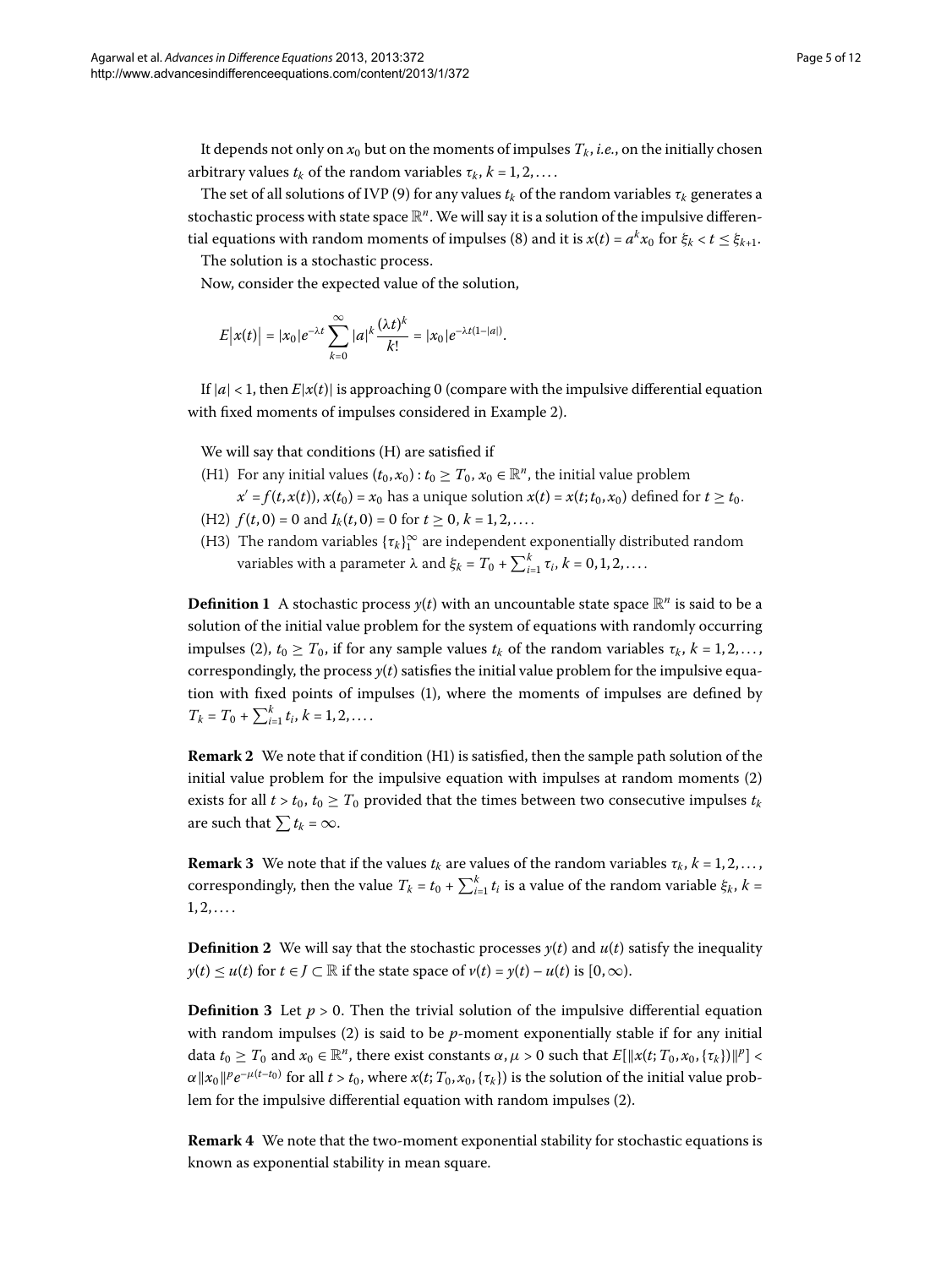#### **3 Main results**

In this section we will use Lyapunov functions to obtain sufficient conditions for the *p*-moment exponential stability of the trivial solution of the nonlinear impulsive random system at random moments [\(](#page-1-1)2).

First we obtain a formula for the solution of the following initial value problem for a scalar linear impulsive differential equation with random moments of impulses and random amplitude of jumps:

<span id="page-5-3"></span><span id="page-5-0"></span>
$$
u' = a(t)u \quad \text{for } t \ge 0, \xi_k < t < \xi_{k+1},
$$
\n
$$
u(\xi_k + 0) = B_k(\tau_k)u(\xi_k - 0) \quad \text{for } k = 1, 2, \dots,
$$
\n
$$
u(t_0) = u_0,
$$
\n
$$
(10)
$$

where  $u, u_0 \in \mathbb{R}$ ,  $a, B_k : \mathbb{R}_+ \to \mathbb{R}$ ,  $k = 1, 2, \ldots$ .

**Lemma .** *Let the following conditions be fulfilled*:

- 1. *Condition* (H3) *is satisfied*.
- 2. *The functions*  $a, B_k \in C(\mathbb{R}_+, \mathbb{R})$   $(k = 1, 2, \ldots).$

*Then the solution*  $u(t; T_0, x_0, \{\tau_k\})$  *of the initial value problem for the linear impulsive differential equation with random moments of impulses* [\(](#page-5-0)10) *is given by the formula* 

<span id="page-5-2"></span>
$$
u(t; T_0, u_0, \{\tau_k\}) = u_0 \left( \prod_{i=1}^k B_i(\tau_i) \right) e^{\int_{t_0}^t a(s) ds} \quad \text{for } \xi_k < t < \xi_{k+1}, k = 0, 1, 2, \dots \tag{11}
$$

*and the expected value of the solution satisfies the inequality*

<span id="page-5-1"></span>
$$
E(|u(t;T_0,u_0,\{\tau_k\})|)\leq |u_0|e^{\int_{t_0}^t(a(s)-\lambda)ds}\sum_{k=0}^{\infty}\left(\prod_{i=1}^k E(|B_i(\tau_i)|)\right)\frac{\lambda^k(t-t_0)^k}{k!}.
$$

*Proof* Choose arbitrary values  $t_k$  of the random variables  $\tau_k$ ,  $k = 1, 2, \ldots$ . Define the increasing sequence of points  $T_k = \sum_{i=0}^k t_i$ ,  $k = 1, 2, 3, \ldots$ , that are values of the random variables *ξ<sup>k</sup>* and consider the initial value problem for the linear impulsive differential equation with fixed points of impulses

$$
u' = a(t)u \quad \text{for } t \ge 0, t \ne T_k,
$$
  
\n
$$
u(T_k + 0) = B_k(T_k - T_{k-1})u(T_k - 0) \quad \text{for } k = 1, 2, ...,
$$
  
\n
$$
u(t_0) = u_0.
$$
\n(12)

The solution of initial value problem  $(12)$  is given by the formula (see [\[](#page-11-4)4])

$$
u(t; T_0, u_0, \{t_k\}) = u_0 \left( \prod_{i=1}^k B_i (T_k - T_{k-1}) \right) e^{\int_{t_0}^t a(s) ds} \quad \text{for } t \in (T_k, T_{k+1}).
$$

This solution generates a continuous stochastic process  $u(t; T_0, u_0, \{\tau_k\})$  that is defined by (11[\)](#page-5-2). It is a solution of the initial value problem for the linear impulsive differential equation with random moments of impulses (10).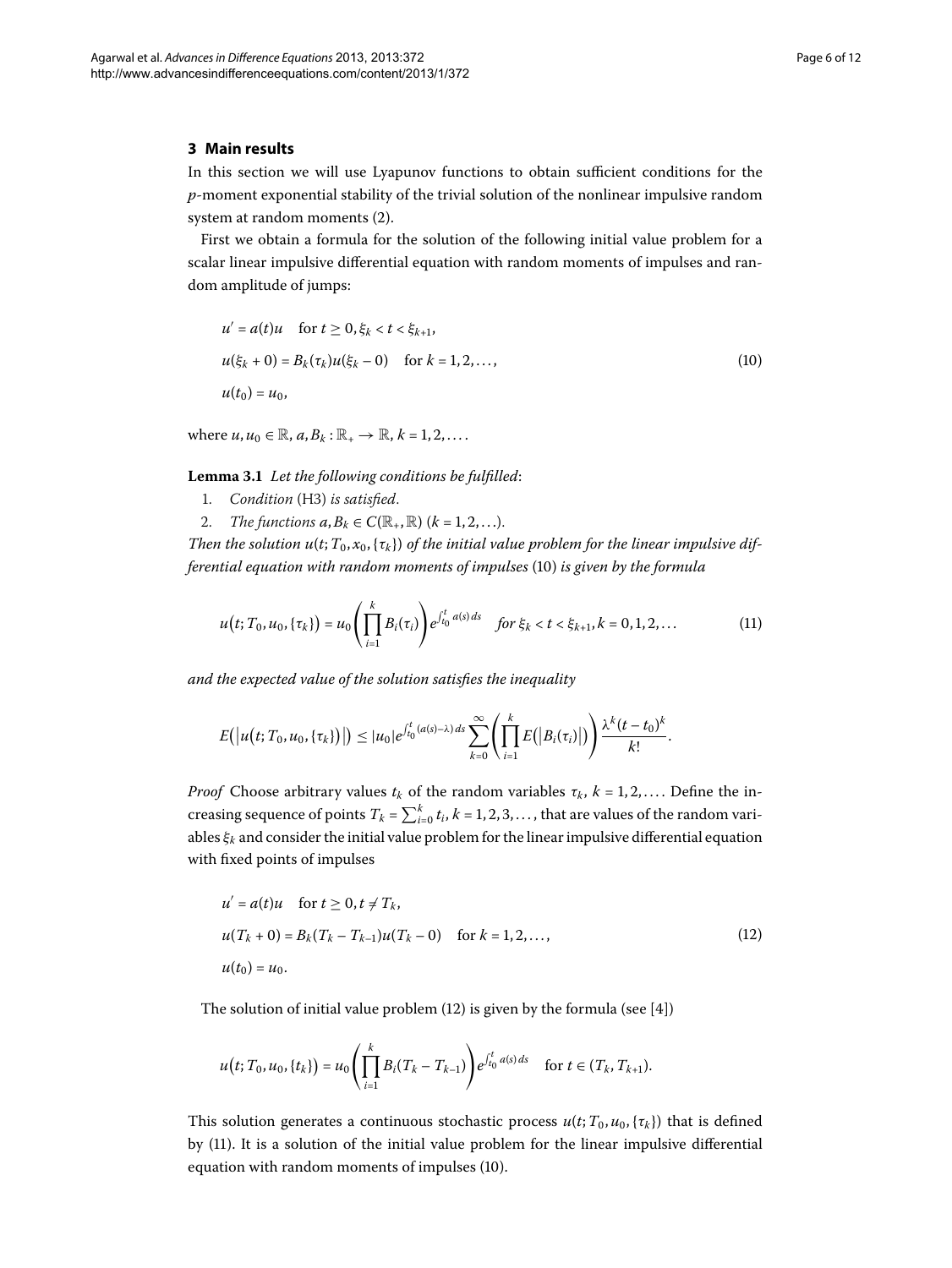According to Corollary 1, formula (11), and the independence of the random variables  $\tau_k$ ,  $k = 1, 2, \ldots$ , we obtain that the random variables  $B_k(\tau_k)$ ,  $k = 1, 2, \ldots$ , are independent and the expected value of the solution of the initial value problem for the scalar linear impulsive differential equation with random moments of impulses (10) satisfies

$$
E(|u(t; T_0, u_0, \{\tau_k\})|) = \sum_{k=0}^{\infty} E(|u(t; T_0, u_0, \{\tau_k\})| |S_k(t)| P(S_k(t))
$$
  

$$
\leq \sum_{k=0}^{\infty} |u_0| e^{\int_{t_0}^t a(s) ds} E\left(\left|\prod_{i=1}^k B_i(\tau_i)\right|\right) P(S_k(t))
$$
  

$$
= |u_0| e^{\int_{t_0}^t a(s) ds} \sum_{k=0}^{\infty} \left(\prod_{i=1}^k E(|B_i(\tau_i)|)\right) \frac{\lambda^k (t - t_0)^k}{k!} e^{-\lambda (t - t_0)}
$$
  

$$
= |u_0| e^{\int_{t_0}^t a(s) ds} e^{-\lambda (t - t_0)} \sum_{k=0}^{\infty} \left(\prod_{i=1}^k E(|B_i(\tau_i)|)\right) \frac{\lambda^k (t - t_0)^k}{k!}.
$$
 (13)

<span id="page-6-1"></span>In the special case when the expected values of all amplitudes of jumps are the same, we obtain the following result.

**Corollary 2** *In the special case when additionally to the conditions of Lemma* 3[.](#page-5-3)1 *the condition*  $E(|B_k(\tau_k)|) \leq C < \infty$ ,  $k = 1, 2, \ldots$ , *holds, then the expected value of the solution*  $x(t; T_0, x_0, \{\tau_k\})$  *of initial value problem* (10) *satisfies the inequality* 

$$
E(|u(t;T_0,u_0,\{\tau_k\})|) \leq |u_0|e^{\int_{t_0}^t (a(s)-\lambda(1-C))ds}.
$$
\n(14)

In the special case when all amplitudes of jumps are deterministic, we obtain the following result.

**Corollary** 3 Let  $B_k(u) \equiv b_k$  be nonnegative constants. Then the expected value of the solu*tion u*( $t$ ;  $T_0$ ,  $u_0$ ,  $\{\tau_k\}$ [\)](#page-5-0) *of initial value problem* (10) *satisfies the inequality* 

<span id="page-6-0"></span>
$$
E(|u(t;T_0,u_0,\{\tau_k\})|) \leq |u_0|e^{\int_{t_0}^t a(s) ds}e^{-\lambda(t-t_0)}\sum_{k=0}^{\infty}\left(\prod_{i=1}^k b_i\right)\frac{\lambda^k(t-t_0)^k}{k!}.
$$
 (15)

Now consider the following scalar linear impulsive differential inequality with random moments of impulses:

<span id="page-6-2"></span>
$$
u' \ge a(t)u \quad \text{for } t \ge 0, \xi_k < t < \xi_{k+1},
$$
\n
$$
u(\xi_k + 0) \ge B_k(\tau_k)u(\xi_k) \quad \text{for } k = 1, 2, \dots,
$$
\n
$$
u(t_0) = 0,
$$
\n
$$
(16)
$$

where  $x \in \mathbb{R}$ .

**Lemma .** *Let the following conditions be fulfilled*:

- 1. *Condition* (H3) *is satisfied.*
- 2. *The functions*  $a \in C(\mathbb{R}_+, (0, \infty)), B_k \in C(\mathbb{R}_+, \mathbb{R}_+)$  ( $k = 1, 2, ...$ ).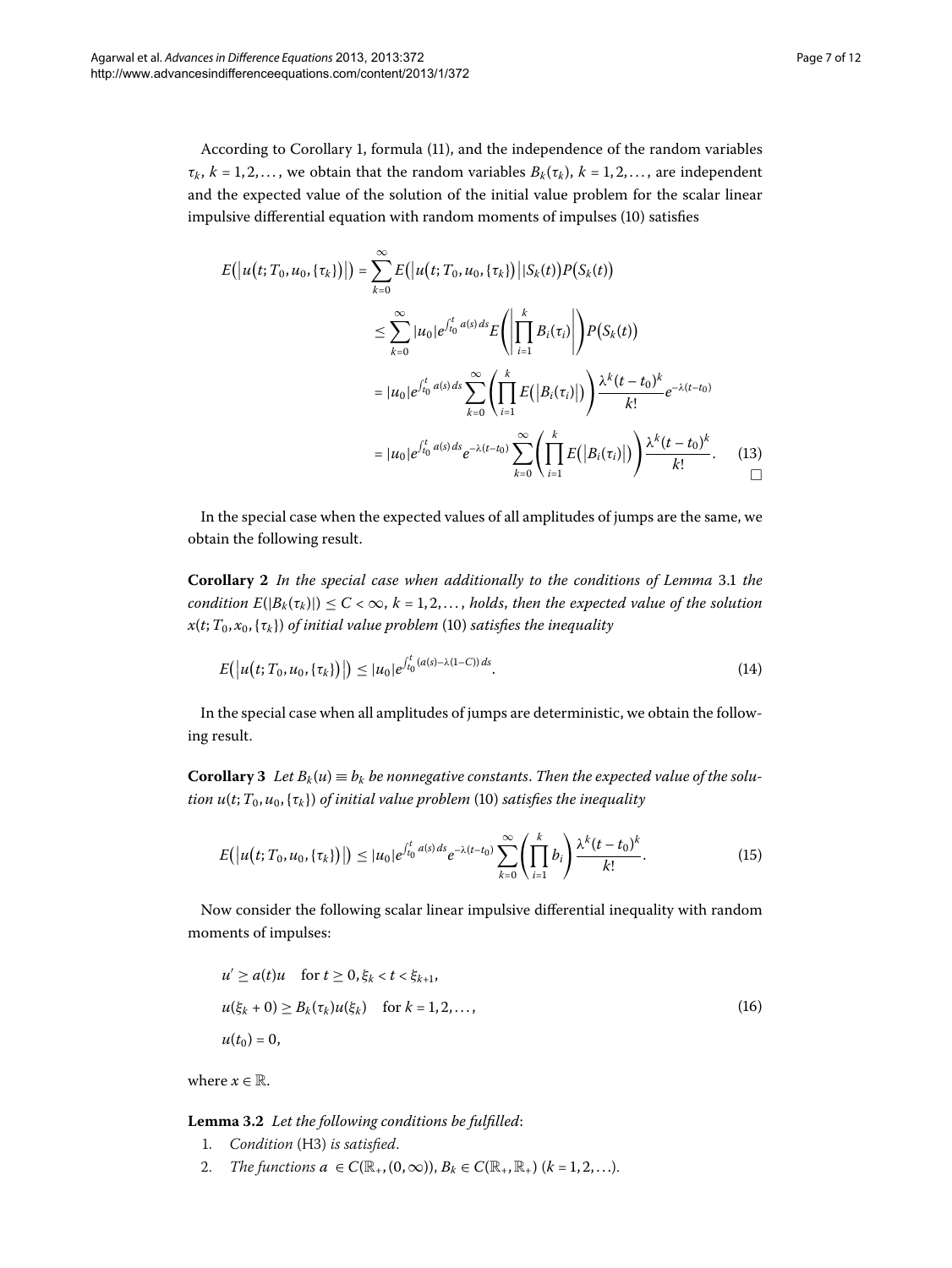*Then the state space of the solution*  $u(t; T_0, \{t_k\})$  *of the linear impulsive differential inequalities with random moments of impulses* (16[\)](#page-6-0) *is*  $[0, \infty)$ .

*Proof* For any values  $t_k$  of the random variables  $\tau_k$ ,  $k = 1, 2, \ldots$ , we consider the increasing sequence of points  $T_k = \sum_{i=0}^k t_i$ ,  $k = 1, 2, 3, ...,$  and the linear impulsive differential inequalities with fixed points of impulses

<span id="page-7-0"></span>
$$
u' \ge -a(t)u \quad \text{for } t \ge 0, t \ne T_k,
$$
  

$$
u(T_k + 0) \ge B_k(T_k - T_{k-1})u(T_k) \quad \text{for } k = 1, 2, ...,
$$
  

$$
u(t_0) = 0.
$$
 (17)

We prove that any solution  $u(t)$  $u(t)$  $u(t)$  of inequalities (17) is a piecewise continuous function that is nonnegative. Assume the contrary.

Suppose that there exists a point  $\xi \in (t_0, T]$  such that  $u(\xi) < 0$ . Then there exists a point  $\xi_1 \in (t_0, T]$  such that  $u(\xi_1) < 0$  $u(\xi_1) < 0$  $u(\xi_1) < 0$  and  $u'(\xi_1) < 0$ . That contradicts the first inequality of (17). Therefore  $u(t) \geq 0$  on  $[t_0, T_1]$ .

According to the second inequality of (17[\)](#page-7-0), it follows that if  $u(T_k) \ge 0$ , then  $u(T_k + 0) \ge 0$ . Using induction, assume that  $u(t) \ge 0$  on  $[t_0, T_k]$ . If there exists a point  $\xi_k \in (T_k, T_{k+1}]$ such that  $u(\xi_k) < 0$ , then, as in the proof above, we obtain a contradiction.

Since the above proof does not depend on the points of jumps  $T_k$ , it follows that for any points  $T_k$ , the solution of (17[\)](#page-7-0) will be nonnegative.

Therefore the stochastic process  $u(t; T_0, \{\tau_k\})$ , generated by all nonnegative functions  $u(t)$ , will have [0, ∞) as a state space.  $\Box$ 

We will use Lyapunov functions in order to obtain sufficient conditions for the *p*moment exponential stability of the trivial solution of systems of nonlinear impulsive differential equations with impulses occurring at random moments.

We will say that the function  $V : \mathbb{R}^n \to [0,\infty)$  belongs to the class  $\Xi$  if  $V(x)$  is a continuous differentiable almost everywhere function. We will use the following known definition in the literature for the derivative of the function  $V \in \Xi$  along the trajectory of a differential equation:

$$
\mathbf{D}V(t,x) = \sum_{i=1}^{n} \frac{\partial}{\partial x_i} V(x) f_i(t,x), \qquad (18)
$$

<span id="page-7-1"></span>where  $t > 0$ ,  $x \in \mathbb{R}^n$ .

**Remark 5** The function *V* does not depend on *t* but its derivative  $DV$  depends on *t* because of the function *f* .

**Theorem .** *Let the following conditions be fulfilled*:

- . *Conditions* (H) *are satisfied*.
- 2. The function  $V ∈ E$  and there exist positive constants a, b such that (i)  $a||x||^p \le V(x) \le b||x||^p$  for  $x \in \mathbb{R}^n$ ;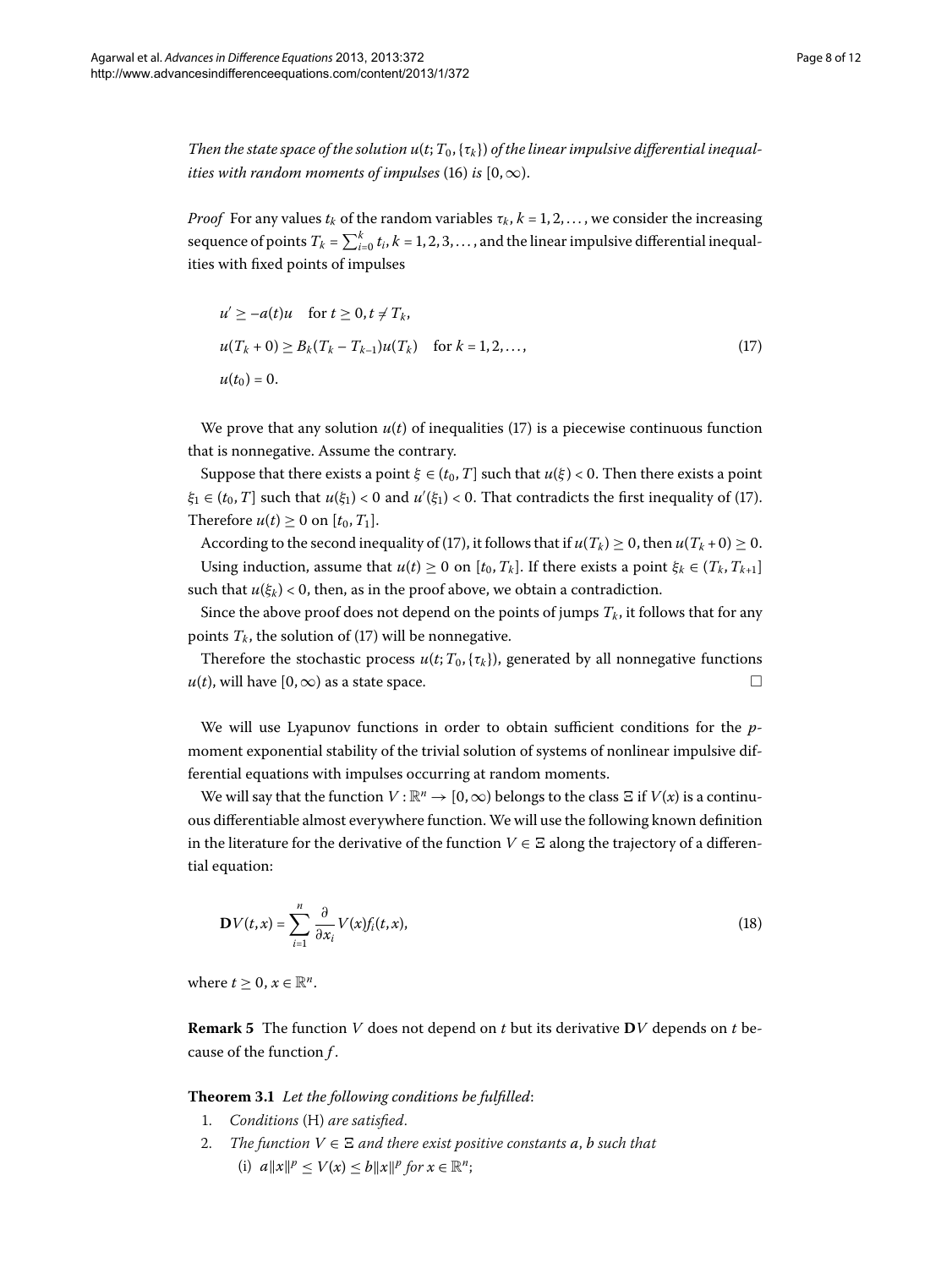(ii) *for any*  $(t, x) \in [0, \infty) \times \mathbb{R}^n$ , *the inequality* 

<span id="page-8-2"></span>
$$
\mathbf{D}V(t,x)\leq -m(t)V(x)
$$

*holds*, *where*  $m \in C(\mathbb{R}_+, \mathbb{R}_+)$  *and*  $\inf_{t>0} m(t) = L \geq 0$ ;

(iii) *there exist constants*  $w_k$  *and*  $C$  *such that*  $0 \leq w_k \leq C < 1 + \frac{L}{\lambda}$ ,  $k = 1, 2, ...,$  *such that*

$$
V(I_k(x)) \le w_k V(x) \quad \text{for } x \in \mathbb{R}^n. \tag{19}
$$

*Then the trivial solution of the impulsive differential equations with random moments of impulses* [\(](#page-1-1)2) *is p-moment exponentially stable.* 

*Proof* Let  $(t_0, x_0) \in [T_0, \infty) \times \mathbb{R}^n$  be arbitrary initial data and the stochastic process  $x_\tau(t)$  =  $x(t; T_0, x_0, \{\tau_k\})$  be a solution of the initial value problem for impulsive differential equation with random impulses (2[\)](#page-1-1). From condition (i) it follows that  $a\|x_\tau(t)\|^p \le V(x_\tau(t))$  for  $t \ge T_0$ and

$$
E\big(\big\|x_{\tau}(t)\big\|^p\big)\leq \frac{1}{a}E\big(V\big(x_{\tau}(t)\big)\big),\quad t\geq T_0.
$$
\n
$$
(20)
$$

Define the stochastic process  $v_{\tau}(t) = V(x_{\tau}(t))$  with an uncountable state space  $\mathbb{R}_{+}$ . From conditions (ii), (iii) we obtain that the stochastic process  $v_t(t)$  satisfies the inequalities

<span id="page-8-0"></span>
$$
\nu_{\tau}'(t) = \sum_{i=1}^{n} \frac{\partial}{\partial x_i} V(x_{\tau}(t)) f_i(t, x_{\tau}(t)) \le -m(t) \nu_{\tau}(t) \quad \text{for } \xi_k < t < \xi_{k+1},
$$
\n
$$
\nu_{\tau}(\xi_k+) = V\big(I_k\big(x_{\tau}(\xi_k)\big)\big) \le w_k V\big(x_{\tau}(\xi_k)\big) = w_k \nu_{\tau}(\xi_k), \quad k = 1, 2, \dots,
$$
\n
$$
\nu_{\tau}(t_0) = V(x_0).
$$
\n
$$
(21)
$$

Consider the initial value problem for the scalar linear differential equation with random impulses at random moments

$$
u'(t) = -m(t)u(t) \quad \text{for } \xi_k < t \le \xi_{k+1},
$$
\n
$$
u(\xi_k +) = w_k u(\xi_k), \quad k = 1, 2, \dots,
$$
\n
$$
u(t_0) = V(x_0).
$$
\n
$$
(22)
$$

According to Lemma 3[.](#page-5-3)1, the stochastic process

<span id="page-8-1"></span>
$$
u_{\tau}(t) = V(x_0) \left( \prod_{i=1}^k w_i \right) e^{-\int_{t_0}^t m(s) ds} \quad \text{for } \xi_k < t < \xi_{k+1}, k = 0, 1, 2, \ldots,
$$

is a solution of initial value problem (22[\)](#page-8-0). Since  $E(|w_k|) = w_k \le C$ ,  $k = 1, 2, \ldots$ , from Corollary 2 we obtain the inequality

$$
E(|u_{\tau}(t)|) \le V(x_0) e^{-\int_{t_0}^t (m(s) + \lambda(1-C)) ds} \le V(x_0) e^{-(L + \lambda(1-C))(t-t_0)}.
$$
\n(23)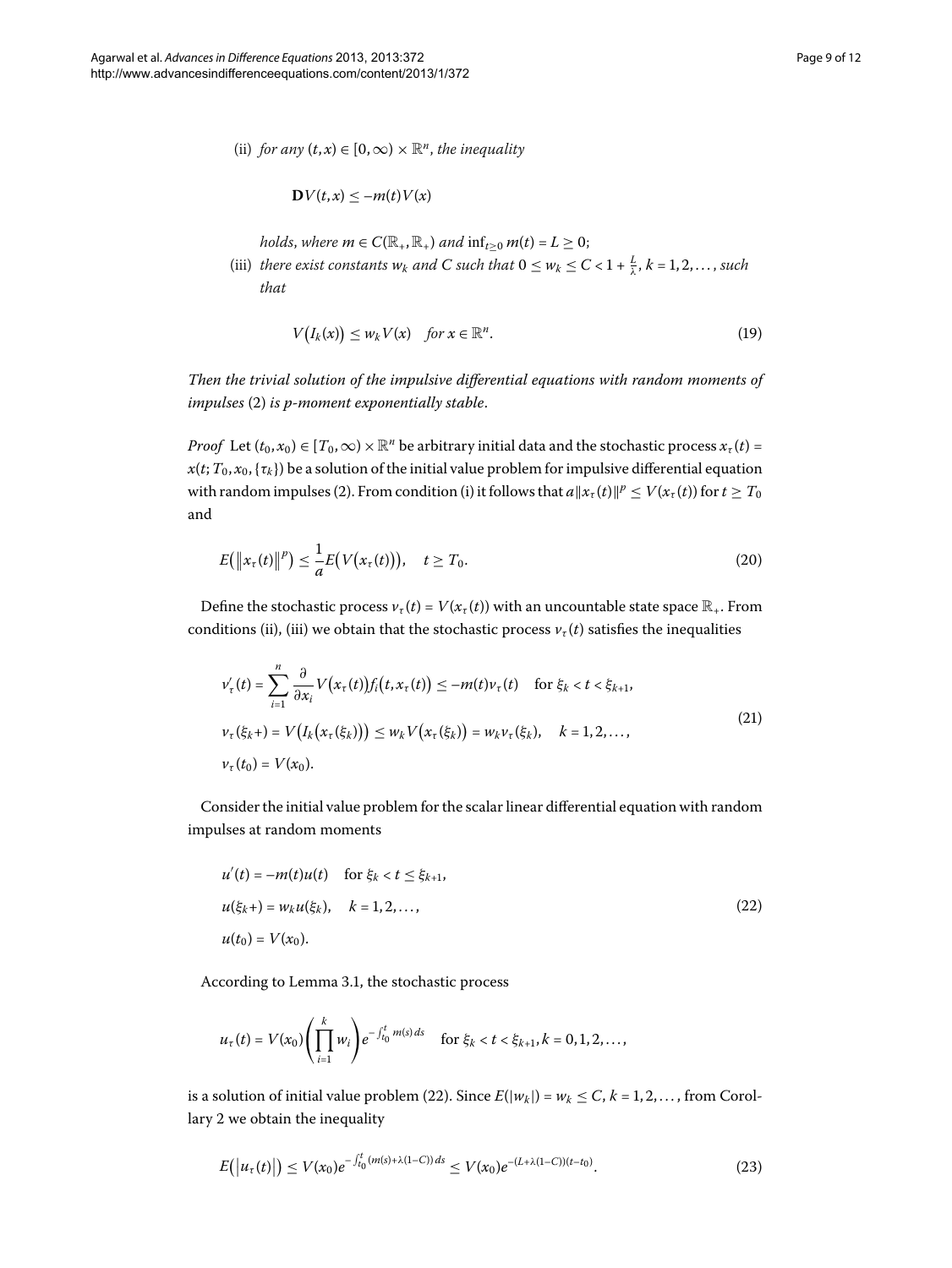Consider  $y(t) = u_\tau(t) - v_\tau(t)$  $y(t) = u_\tau(t) - v_\tau(t)$  $y(t) = u_\tau(t) - v_\tau(t)$ ,  $t \ge t_0$ . The stochastic process  $y(t)$  satisfies (16) with  $a(t) =$  $m(t) > 0$  and  $B_k(u) = w_k$ [.](#page-6-2) According to Lemma 3.2, the state space of  $w(t)$  is  $[0, \infty)$ , *i.e.*, the inequality  $v_{\tau}(t) \leq u_{\tau}(t)$ ,  $t \geq t_0$  holds.

From inequality  $(23)$  $(23)$  and condition  $(i)$  we obtain the inequalities

$$
E(||x_{\tau}(t)||^{p}) \leq \frac{1}{a}E(v_{\tau}(t)) \leq \frac{1}{a}E(u_{\tau}(t)) = \frac{1}{a}E(|u_{\tau}(t)|)
$$
  

$$
\leq \frac{1}{a}V(x_{0})e^{-(L+\lambda(1-C))(t-t_{0})}
$$
  

$$
\leq \frac{b}{a}||x_{0}||^{p}e^{-(L+\lambda(1-C))(t-t_{0})}.
$$
 (24)

Inequality (24) proves the  $p$ -moment exponential stability.  $\Box$ 

<span id="page-9-1"></span><span id="page-9-0"></span>

**Corollary 4** Let all the conditions of Theorem 3[.](#page-7-1)1 be satisfied where inequality [\(](#page-8-2)19) is re*placed by*

$$
\mathbf{D}V(t,x)\leq -c||x||^p,\quad x\in\mathbb{R}^n.
$$

*Then the inequality*  $E(\Vert x_{\tau}(t) \Vert^{p}) \leq \frac{b}{a} \Vert x_{0} \Vert^{p} e^{-(1-C)\lambda + \frac{c}{b}(t-t_{0})}$  holds.

**Example 4** (Exponential stability of IDE with random moments of impulses) Let  $\tau_i$ ,  $i$  = , , . . . , be independent exponentially distributed random variables with a parameter *λ*, *i.e.*,  $E(\tau_i) = \frac{1}{\lambda}, i = 1, 2, \dots$ . Consider the following initial value problem for the system of impulsive differential equations with random moments of impulses:

$$
x' = -tx(x^2 + y^2),
$$
  
\n
$$
y' = ty(x^2 - y^2) \text{ for } t \ge 0, \xi_k < t < \xi_{k+1},
$$
  
\n
$$
x(\xi_k + 0) = ax(\xi_k - 0), \qquad y(\xi_k + 0) = by(\xi_k - 0) \text{ for } k = 1, 2, ...,
$$
  
\n
$$
x(0) = x_0, \qquad y(0) = y_0,
$$
\n(25)

where *a*, *b* are constants such that  $|a| < 1$ ,  $|b| < 1$ .

Consider the Lyapunov function  $V(x, y) = 0.5(x^2 + y^2)$ . Since  $0.5(x^2 + y^2) = 0.5 ||(x, y)||^2$  $0.5(x^2 + y^2) = 0.5 ||(x, y)||^2$  $0.5(x^2 + y^2) = 0.5 ||(x, y)||^2$ , condition 2(i) of Theorem 3.1 is satisfied for  $a = b = 0.5$ . In this particular case,

$$
\mathbf{D}V(t,x,y)=-tx^2(x^2+y^2)+ty^2(x^2-y^2)=-tx^4-ty^4\leq 0, \quad t\in\mathbb{R}_+
$$

and

$$
V(ax, by) = a^2x^2 + b^2y^2 \le CV(x, y),
$$

where  $C = \max\{a^2, b^2\}.$ 

Therefore the conditions of Theorem 3[.](#page-7-1)1 are satisfied for  $m(t) \equiv 0$ ,  $L = 0$ ,  $w_k = C$  and  $0 < C < 1 = 1 + \frac{L}{\lambda}$ .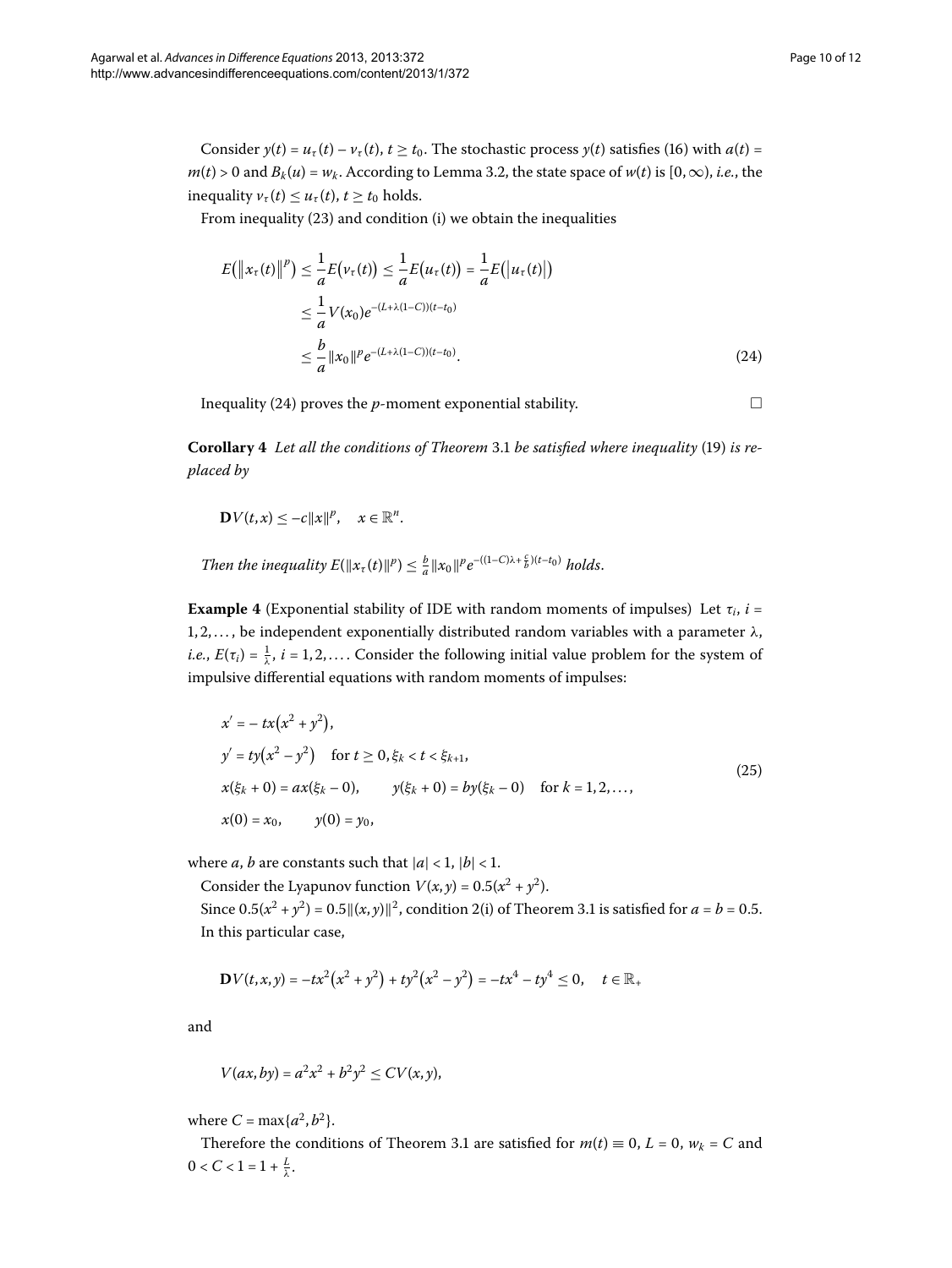Therefore, according to Theorem 3.1, the solution of  $(25)$  $(25)$  is exponentially stable in mean square, *i.e.*,

<span id="page-10-0"></span>
$$
E[\|(x(t),y(t))\|^2] < \alpha \|(x_0,y_0)\|^2 e^{-\mu(t-t_0)}, \quad t > t_0,
$$

where  $\mu = \lambda(1 - C) > 0$ ,  $\alpha = \frac{b}{a} = 1$  and  $\|(x_0, y_0)\|^2 = x_0^2 + y_0^2$ .

Now, consider the system without any impulses, *i.e.*, the system of ordinary differential equations

$$
x' = -tx(x^2 + y^2),
$$
  
\n
$$
y' = ty(x^2 - y^2) \text{ for } t \ge 0.
$$
 (26)

<span id="page-10-1"></span>The solution of  $(26)$  $(26)$  is asymptotically stable (see Figures 1 and 2) but it is not exponentially stable, since  $\mathbf{D}V(t, x, y) \le 0$  and  $0.5 \| (x(t), y(t)) \|^2 = V(x(t), y(t)) \le V(x_0, y_0) =$ 



<span id="page-10-2"></span>